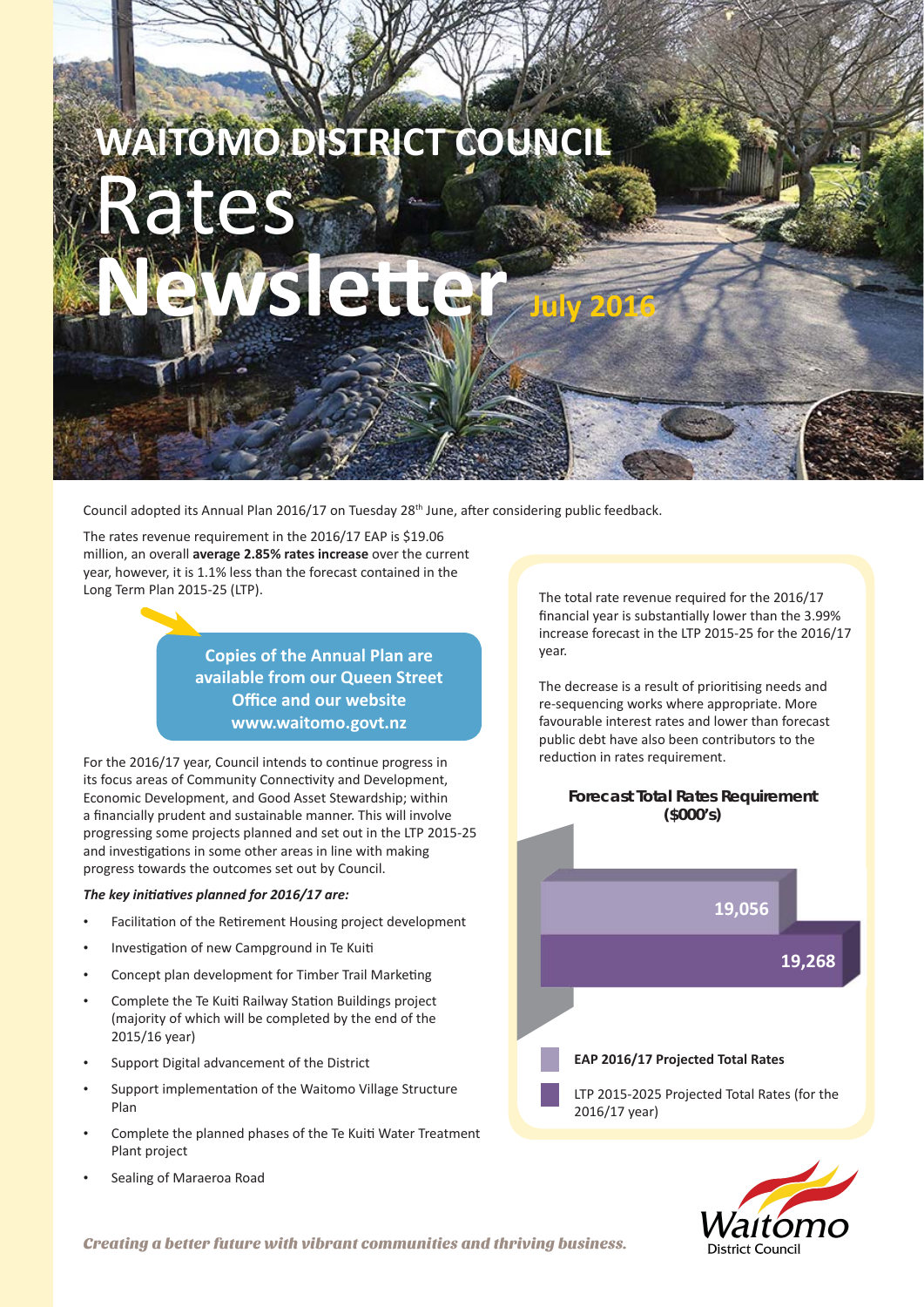# **Where are my rates per week spent?**

The following graphs provide a summary of where rates are spent on a weekly basis using indicative residential and rural properties.



# **What does the Uniform Annual General Charge (UAGC) and General Rate**  fund for the 2016/17 financial year?

The following graphs show the Council Services that are funded by the Uniform Annual General Charge (UAGC) and General Rate.

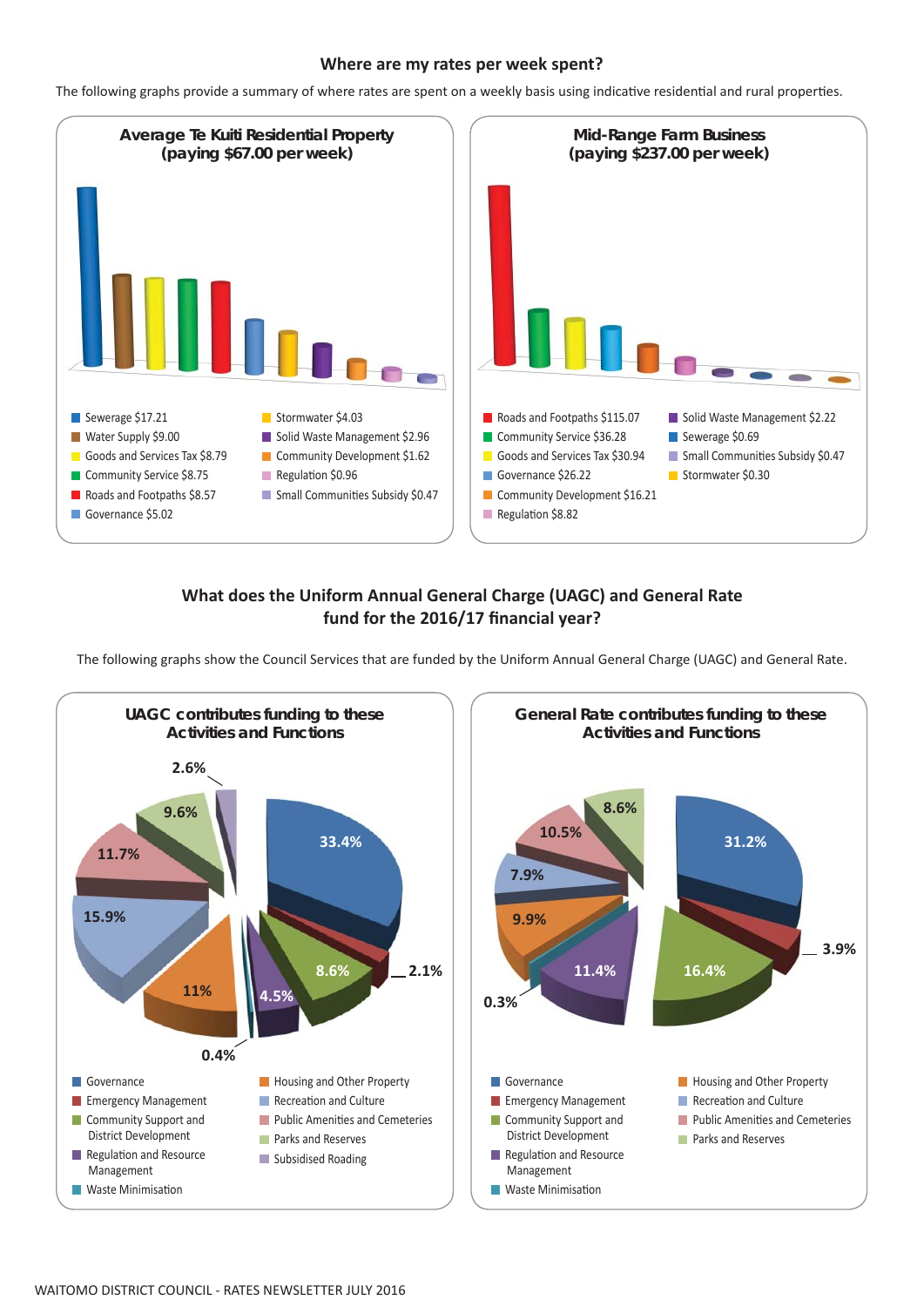# **Waitomo District General Revaluation**

The Rating Valuations Act 1998 requires that every property in New Zealand must be revalued for rating purposes at least once every three years. The last revaluation for the Waitomo District occurred in September 2012. As Council's appointed Valuation Service Provider, Quotable Value New Zealand (QV), undertook the revaluation on behalf of Council.

Rating values are assessed on behalf of Council by Quotable Value using a 'mass-appraisal' process. This method is used all over the world and takes into consideration your properties attributes and the value of local sales. A rating valuer has considered relevant property sales from your area around the time of the revaluation. A market trend is established and applied to similar properties. Stringent quality standards are met and the process is independently audited by the Office of the Valuer General, a division of Land Information New Zealand.

# **ValuaƟ on NoƟ ces**

All owners and ratepayers received notices of the revised values in October 2015. These notices detailed the new Capital Value of your property as at 1 September 2015. The Capital Value reflects the probable price that would be paid for the property if it had been for sale at the date of the general revaluation. This valuation does not include chattels, dairy company shares, stock, crops, machinery or trees. The valuation is deemed to include GST (if any) for residential property, and exclude GST for other property types.

#### **The new values will be first used for rating purposes from 1 July 2016.**

Although determined on 1 September 2015, the new rating valuations will not affect the rating calculations until 1 July 2016. This allowed time for people to object to their new valuations and is a requirement of the law.

#### **My RaƟ ng ValuaƟ on has gone down but my rates have stayed the same?**

There are often a large number of ratepayers scratching their heads about why the amount of rates they are being asked to pay has stayed the same when their property value has gone down.

Changes in rating values for each property are not the primary cause of the rates assessed. It is the value of your property in relation to the value of all properties in the area that is the significant factor. If your value increase is at the average increase for all properties in the District then the change in your rates will be minimal. This doesn't necessarily mean those ratepayers who have experienced a drop in their rating valuation will automatically experience a drop in this year's rates.

The reason is twofold -

- 1. Rating value is only one of many things considered by Council when apportioning the rates in the Waitomo District. Fixed charges for services provided, which are not influenced by the rating value of a property in any way at all, actually make up a larger share of most people's rates.
- 2. The rating-value-based part of your rates is expressed as a percentage of the total value of all properties in order to apportion the rates.

Although this can sound complicated, once you get your head around the concept, it's actually a piece of cake.

Imagine the total value of all properties in your street is a chocolate cake. The cake is divided into slices based on the value of each property. Your neighbour's property is worth more than yours so they have a bigger slice of the cake than you do. Then you receive your rating revaluations. The value of your property has dropped by 7% but so has the value of every house on the street.

Therefore, your rating value has dropped but your percentage total of the cake remains the same, so there will be no difference in your rating-value-based rates.

However, if your property's rating value drops by 7% but everyone else puts in a new swimming pool and their value increases, you'll end up with a smaller slice of the total cake and your rating-value-based rates will reflect that change.

#### **Waitomo District Revaluation Summary**

- The overall value of the Waitomo District is \$3.045 billion (including non-rateable properties) which is 2.0% higher than the 2012 values.
- The majority of properties in the District are Residential (42%), followed by Lifestyle (23%), Pastoral (14%), Other and Utilities (9%).
- Pastoral properties make up the majority of value in the District (50% based on **capital** value), followed by Dairy (12%), Residential (10%) and Lifestyle (10%).

#### **RevaluaƟ on Summary of Movements by Sector**

| <b>Sector</b> | No.<br><b>Assessments</b> | 2015<br><b>Capital</b><br>Value<br>(5000) | %<br><b>Change</b> | 2015<br>Land<br><b>Value</b><br>(5000) | %<br>Change |  |
|---------------|---------------------------|-------------------------------------------|--------------------|----------------------------------------|-------------|--|
| Dairy         | 121                       | 368,915                                   | 1.8%               | 291,460                                | 2.2%        |  |
| Pastoral      | 837                       | 1,513,715                                 | 1.3%               | 1,241,397                              | 1.2%        |  |
| Forestry      | 265                       | 76,789                                    | 0.0%               | 71,229                                 | 0.0%        |  |
| Lifestyle     | 1,350                     | 318,292                                   | 0.0%               | 159,797                                | $-0.4%$     |  |
| Residential   | 2,437                     | 318,162                                   | $-1.2%$            | 111,256                                | $-3.0%$     |  |
| Commercial    | 198                       | 104,775                                   | 1.4%               | 35,500                                 | 1.8%        |  |
| Industrial    | 109                       | 47,374                                    | 4.7%               | 5,568                                  | $-0.5%$     |  |
| Other         | 543                       | 297,273                                   | 12.6%              | 39,431                                 | $-8.6%$     |  |
| <b>TOTAL</b>  | 5,860                     | 3,045,295                                 | 2.0%               | 1,955,638                              | 0.7%        |  |